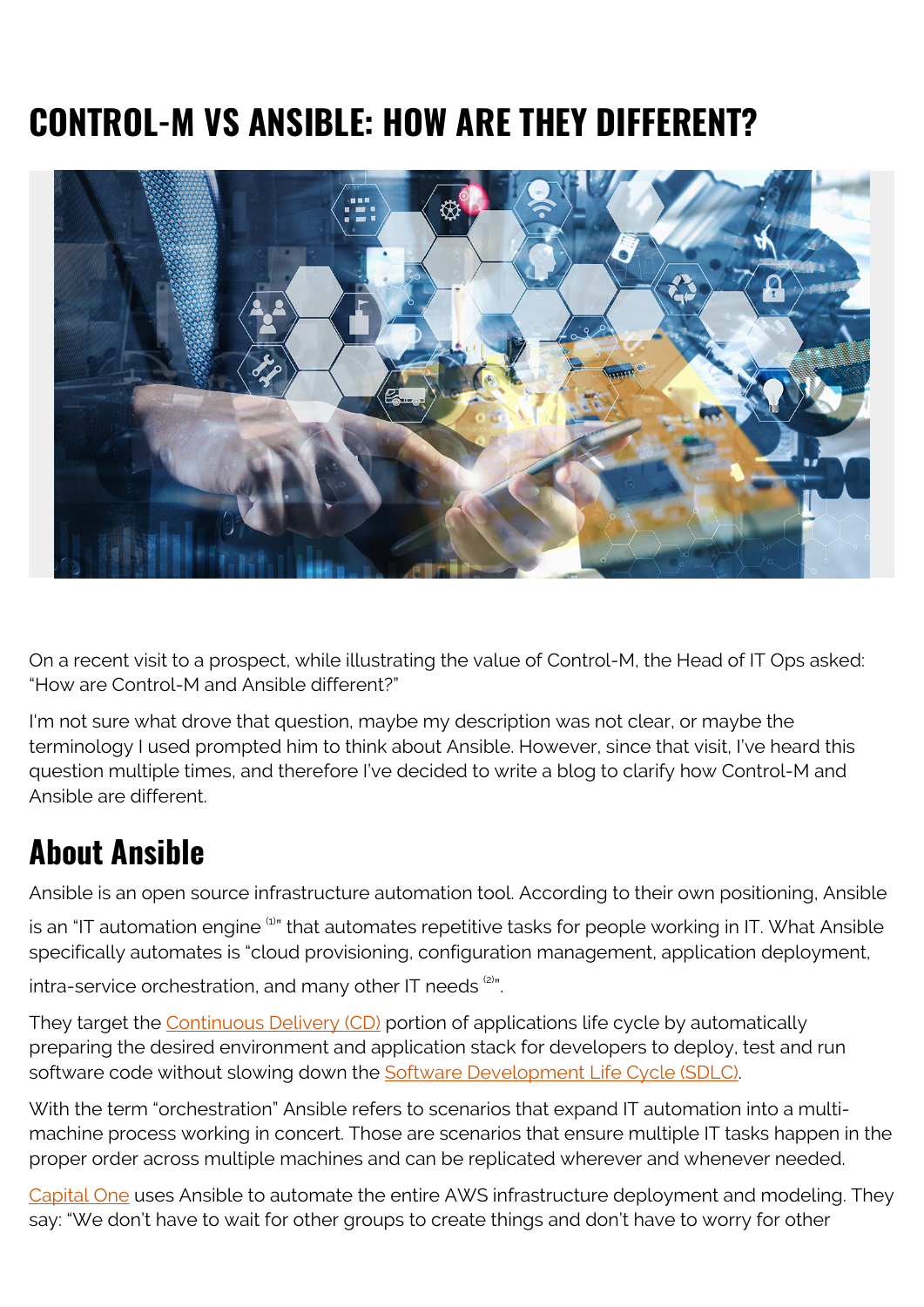groups to stop their own code… now we can create an entire stack in few minutes"

## **About Control-M**

Once applications have benefited from Ansible IT automation and pushed out faster to one or more machines, their life in production begins. They need to be orchestrated with other applications and data sources, to deliver a business service or business application, such as:

- End of day close
- Credit approval
- Billina
- Predictive maintenance

The delivery of a business service often requires multiple applications and data sources, across environments from mainframe to cloud, and every step in the process must be invoked at the right time, in the right order, having met the appropriate conditions, for the business service to run accurately at scale. Control-M simplifies the integration and orchestration of such application workflows.

Unlike Ansible, which orchestrates infrastructure tasks, Control-M orchestrates the application and data sources that comprise a business service. Unlike Ansible, which aims at the Continuous Deployment of applications, Control-M drives their execution, visibility and control in production.

Within Control-M, comprehensive capabilities to successfully deliver and monitor business services are provided, including sophisticated orchestration, business level abstraction, traceability and operational insights.

[ITAU](https://blogs.bmc.com/customers/itau-unibanco.html) uses Control-M to launch new digital-first banking services. They accelerate customer online account opening by automatically processing high volume of customer data. They say: "Control-M is a very important tool that we have. If Control-M stops, the bank stops."

### **What analysts are saying**

Ansible has been positioned as a leader in the **Forrester Wave: Infrastructure Automation Platform**, [Q3 2019,](https://www.forrester.com/report/The+Forrester+Wave+Infrastructure+Automation+Platforms+Q3+2019/-/E-RES146715) together with Microsoft, VMWare and BMC (TrueSight, Discovery, Cloud Lifecycle Management, and Release Lifecycle Management).

Control-M has been named Value Leader – for the 5th time – of the [Enterprise Management](https://blogs.bmc.com/forms/ema-radar-report-workload-automation.html) [Associates \(EMA\) Radar Report for Workload Automation, 2021,](https://blogs.bmc.com/forms/ema-radar-report-workload-automation.html) together with ASCI, CA Technologies, HelpSystems, InfiniteData, IBM, Redwood and Stonebranch.

IDC positions Ansible and Control-M under two submarkets of "IT Automation and Configuration

Management Software". Red Hat Ansible is ranked as  $g<sup>th</sup>$  in the Datacenter System and Application Control Software vendors list, with a market share of 3.9% in a \$4.8B sized market. Control-M is

ranked as 2<sup>th</sup> in the Workload Management Software Market Shares with a market share of 18.4% in a \$2.2B sized market.